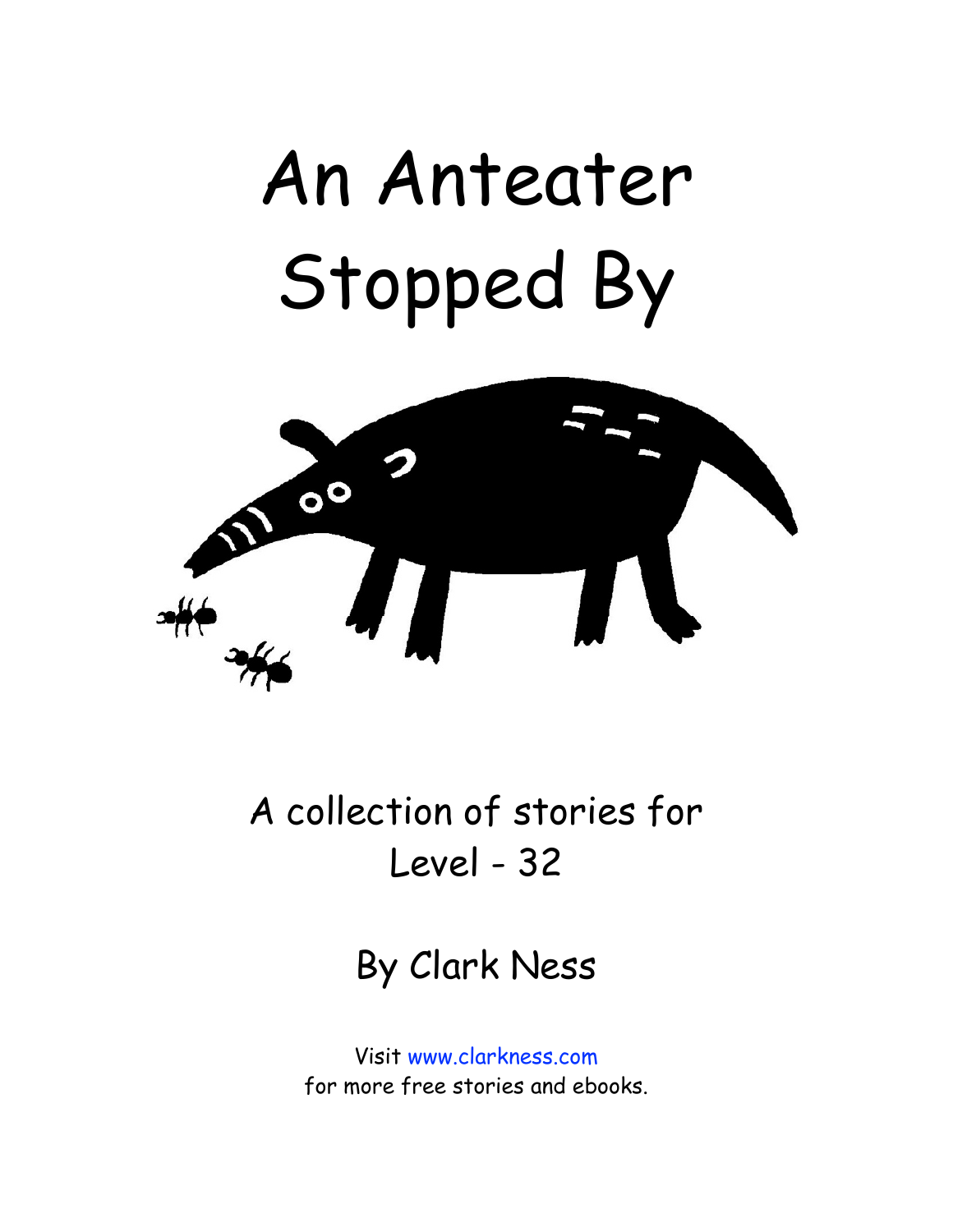

An Anteater Stopped By

An anteater stopped by to see me.

"Are there some ants nearby?" asked the anteater.

"Yes, there are some ants in the yard?" I said.

"Can I go and eat some of your ants?" it asked.

"Yes, you can," I said.

So the anteater went and had some ants.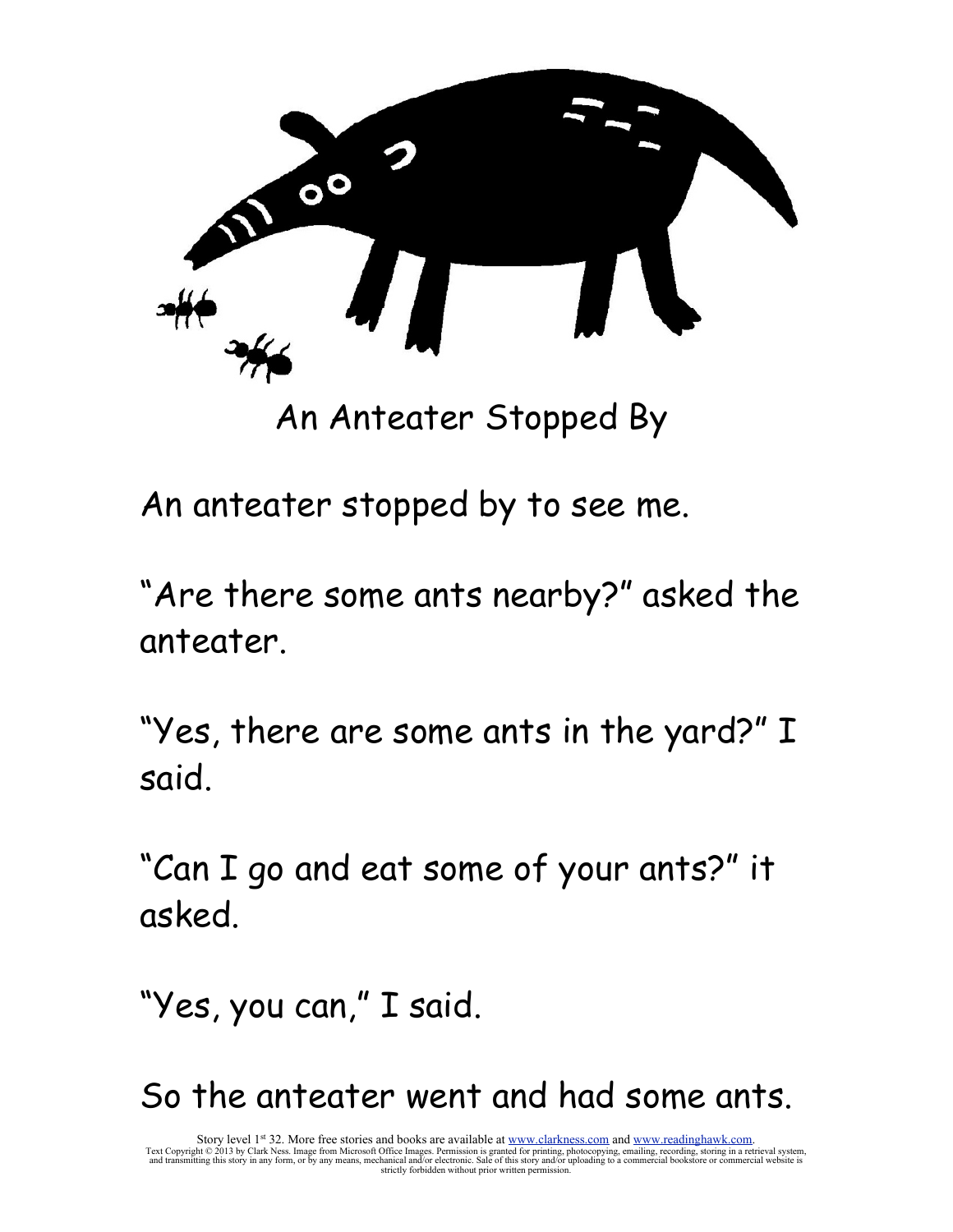

When I was little I had a clown spoon.

He was a neat spoon. He was my little friend.

He helped me eat.

I would fill my clown spoon with my food.

Then my clown spoon would go into my mouth.

It was fun to eat with my clown spoon.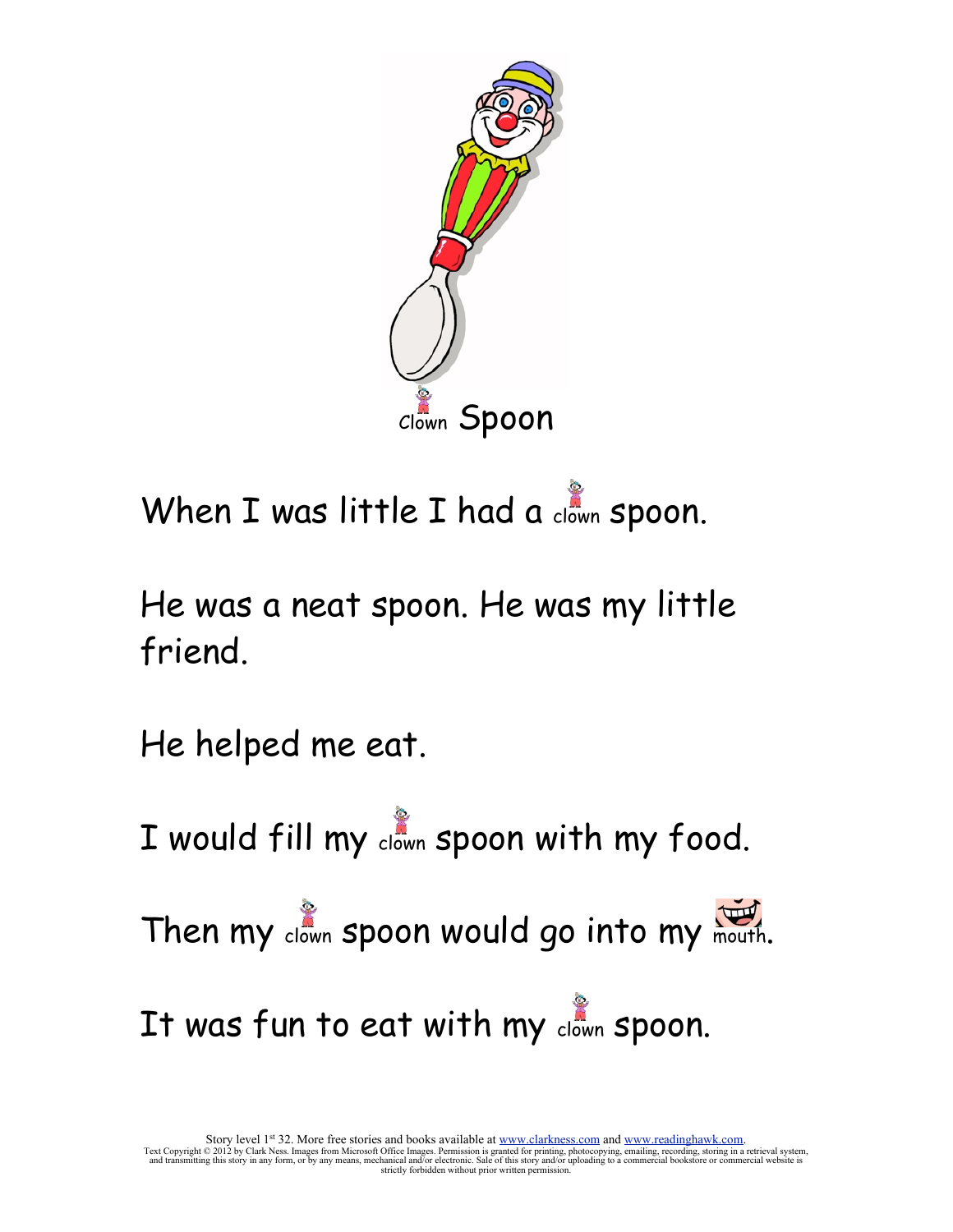

- I have a farm.
- It is not a big farm.
- It is a small farm.
- I have bees on my farm.
- There are a lot of bees on my farm.
- Bees are neat insects.

It is great to have a small farm with bees.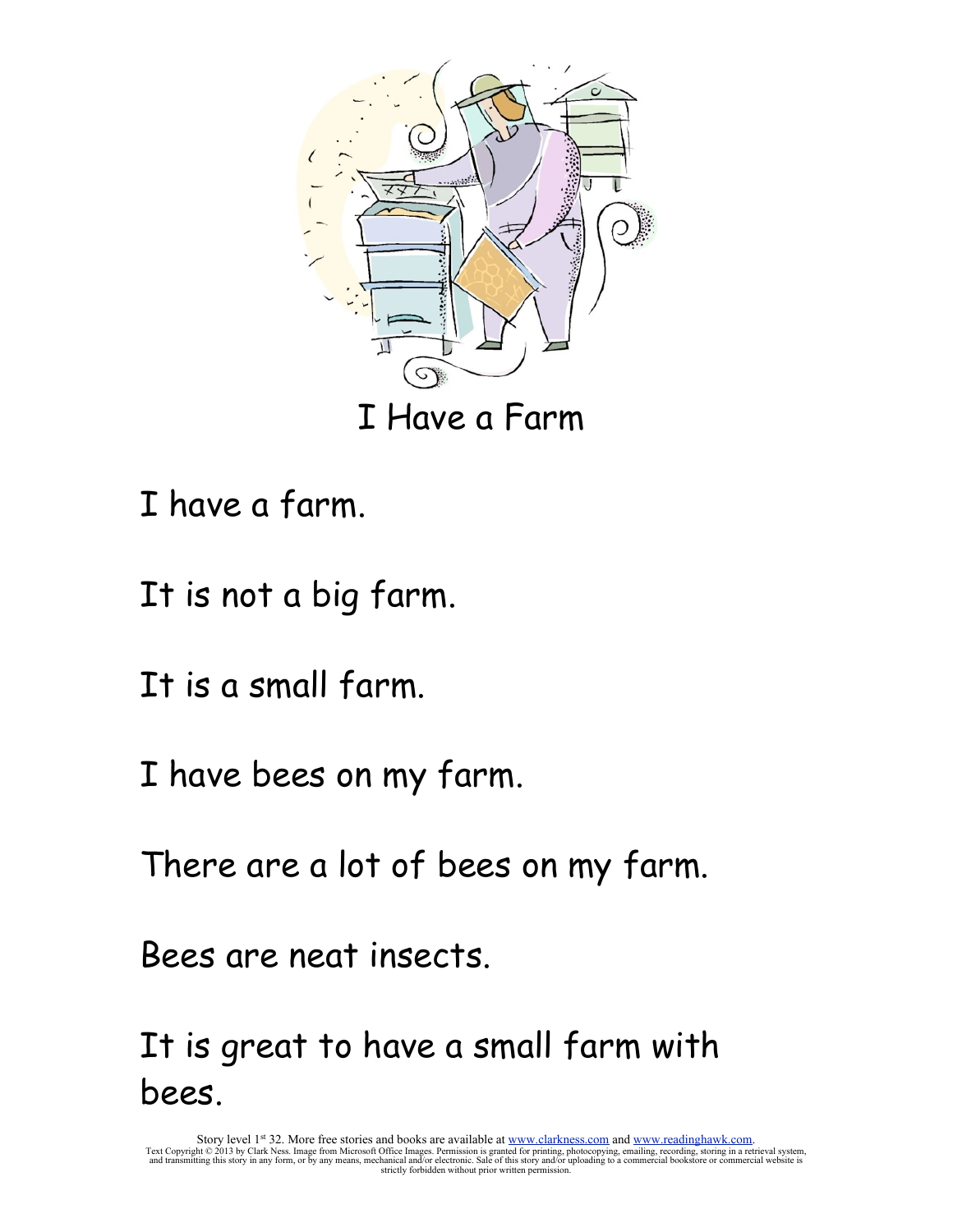

Is There Food

"Is there food in that dish?" asked the little dog.

"Yes, there is some food in this dish," said the kitten.

"Can I have some of the food?" asked the little dog.

"No, you cannot have some of the food in this dish," said the kitten.

"The food in this dish is kitten food and you are not a kitten," said the kitten.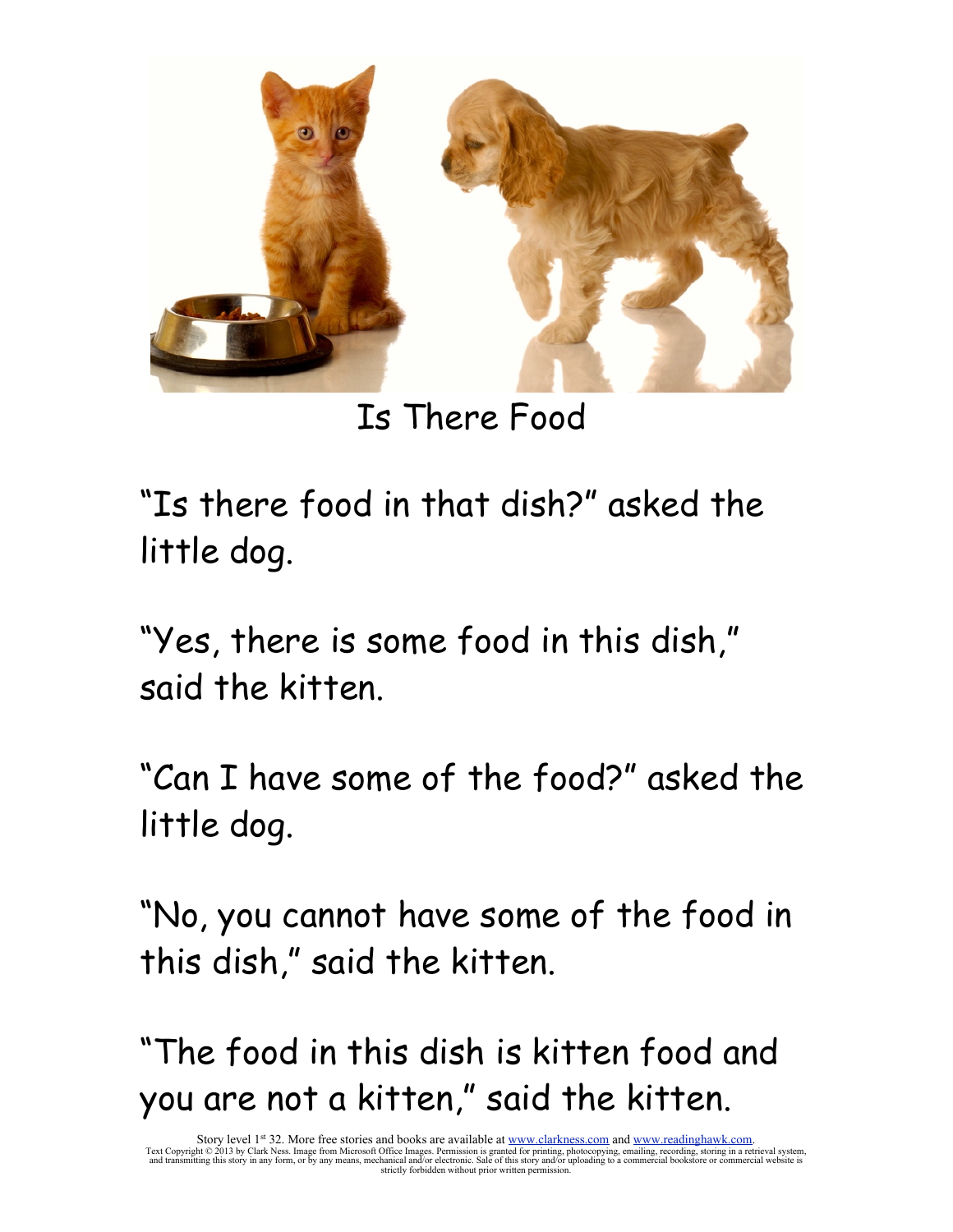

Leaves Are Cool

- Leaves are cool.
- I see them all together.
- That is when I want to jump.
- I run fast.
- I jump up into the sky.
- I land in the leaves.
- Leaves are cool to jump into.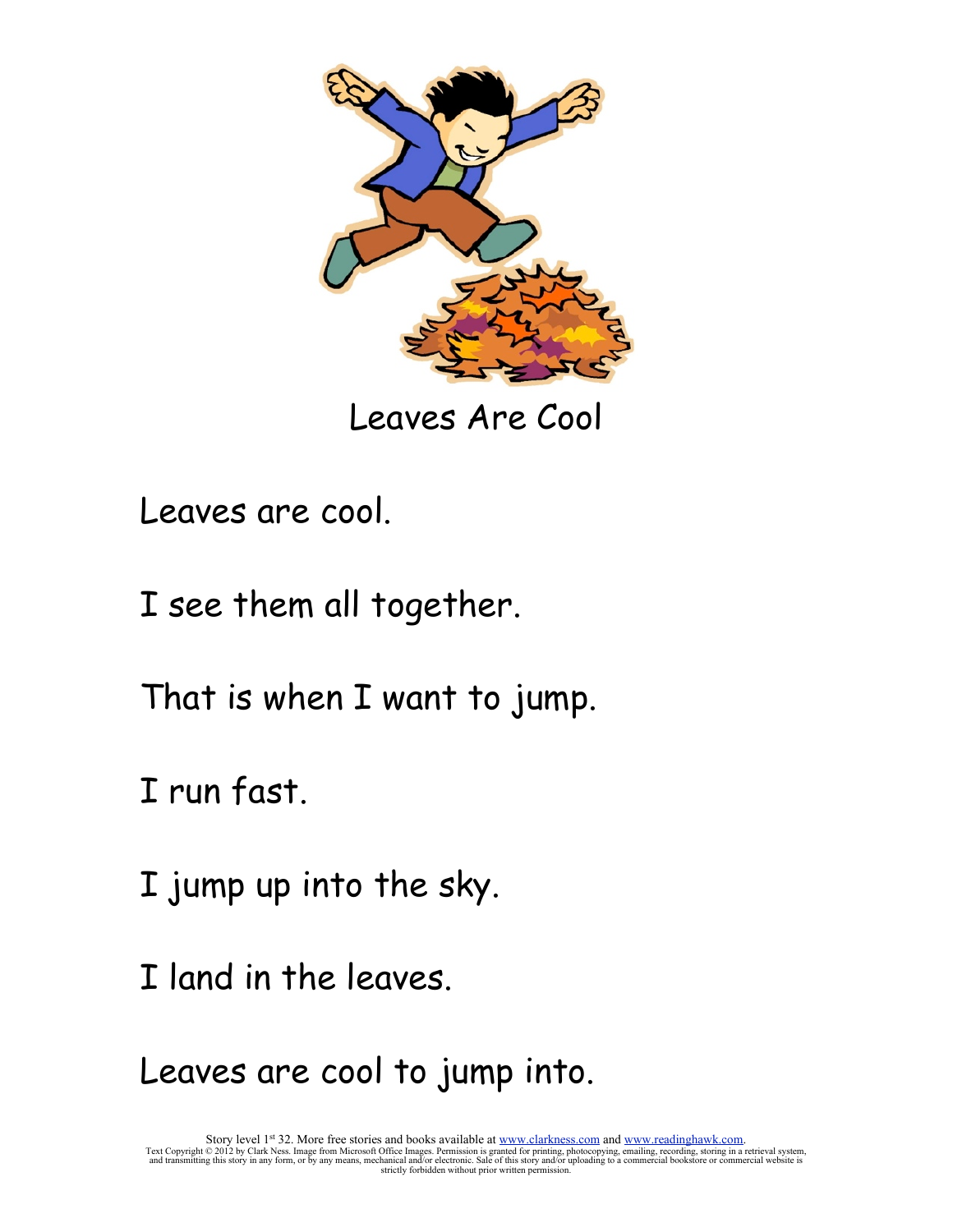

Queen Spoon

When I was little I had a queen spoon.

She was a neat spoon. She was my little friend.

She helped me eat.

I would fill my queen spoon with my food.

Then my queen spoon would go into my mouth.

It was fun to eat with my queen spoon.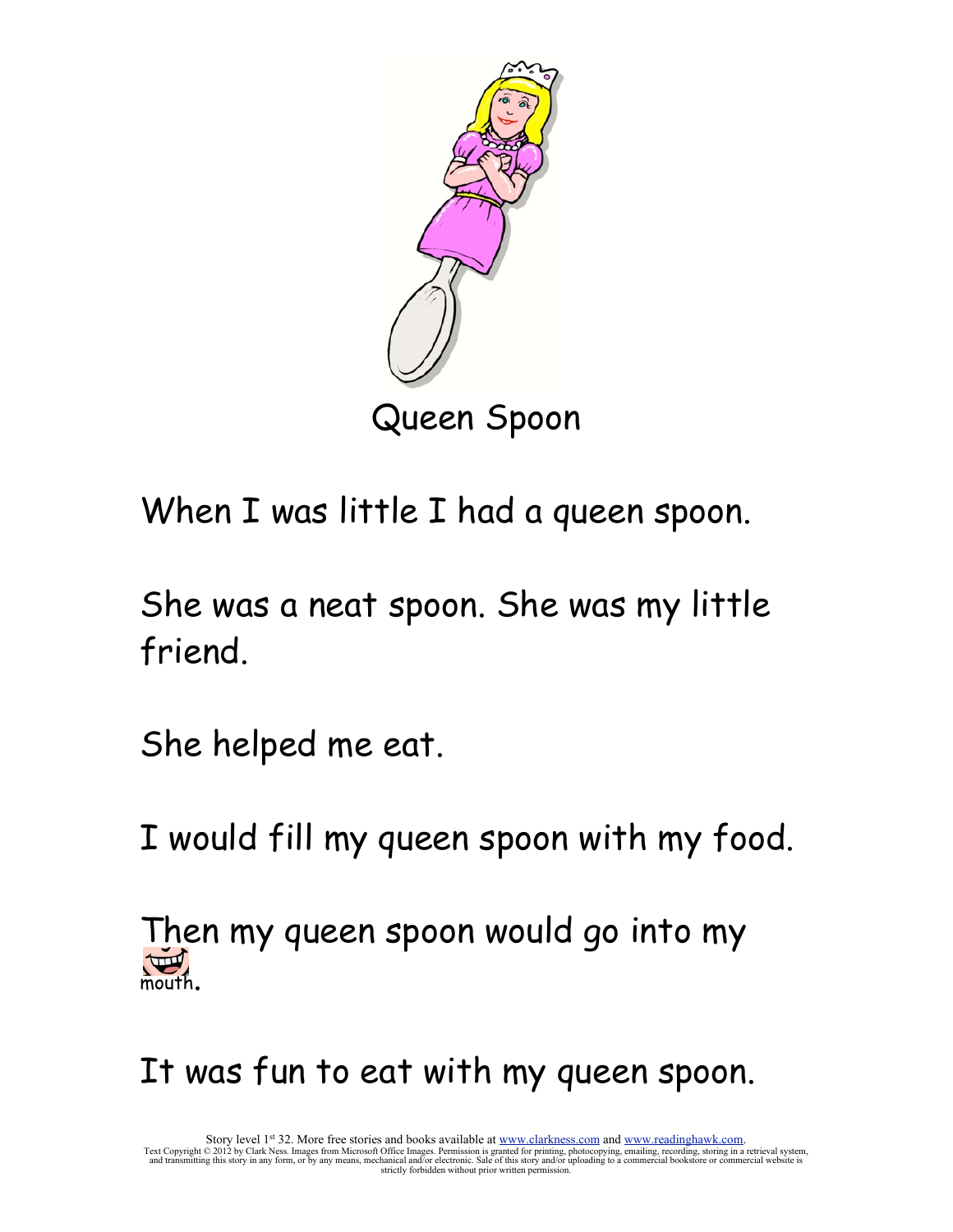

*Ring, Ring, Ring* Went a Bell

*Ring, ring, ring* went a bell.

"I hear a bell," said Steven.

"I hear it, too," said Jack.

"Who is ringing that bell?" asked Steven.

The two friends looked in the backyard to see where the ringing was from.

There was Steven's cat Jag with a collar that had a bell on it.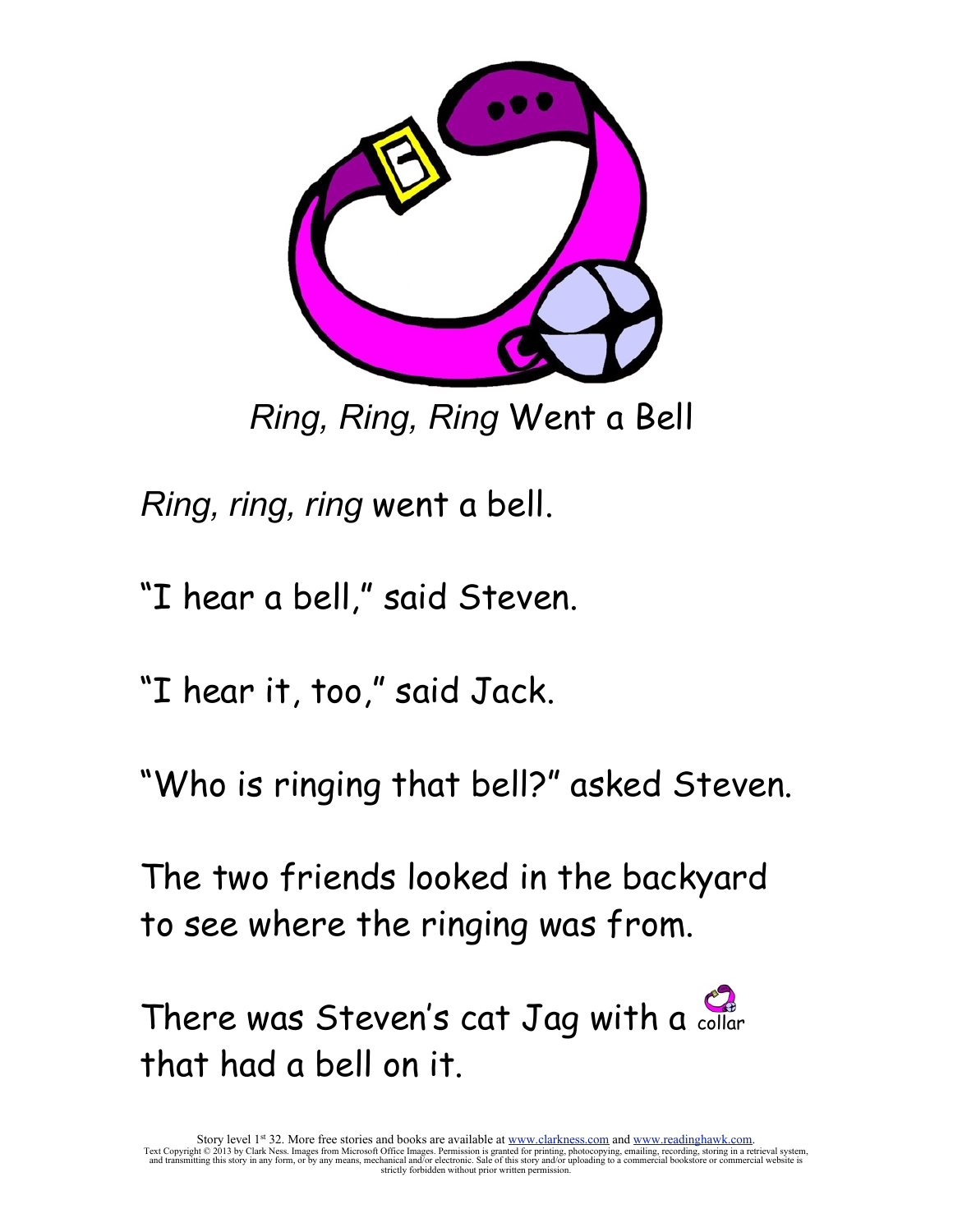

Two bees stopped in to see me one day. "What do you need from me?" I asked. "We want to visit some flowers," said the bees. "Do you have some flowers?" they asked.

"My mother and father have some flowers."

"They are in the yard," I said.

"Thanks," said the bees, and they went to see the flowers.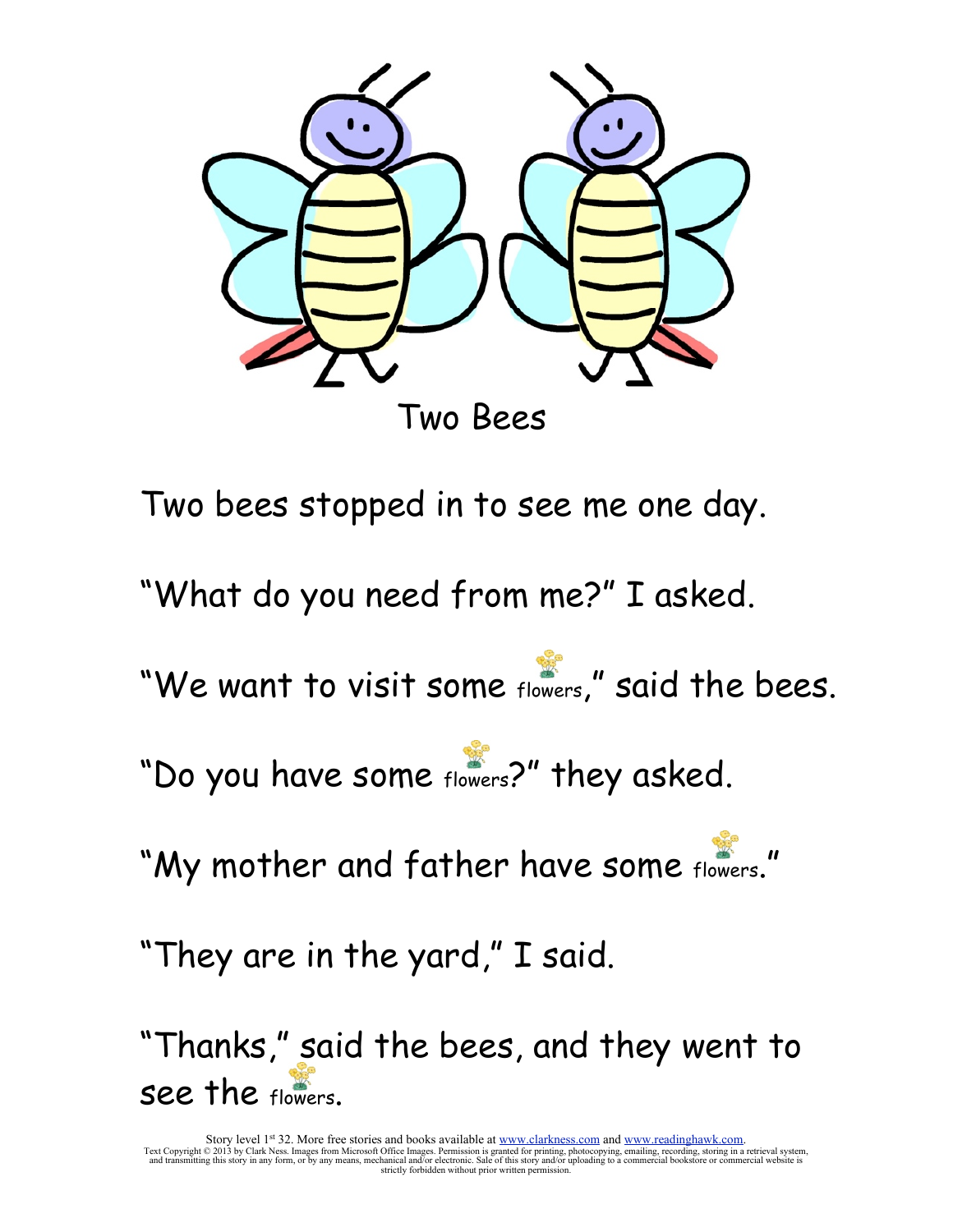

## The Dish and the Spoon

There was a dish. He was Jag.

There was a spoon. She was Pip.

They were friends.

One day Jag and Pip set off on a run.

They ran and ran.

At the end of the run Pip said, "That was fun."

"Yes, it was a fun run," said Jag.

Story level 32. More free stories and ebooks available at <u>www.clarkness.com</u> and <u>www.readinghawk.com</u><br>Text Copyright © 2015 by Clark Ness. Image is from Microsoft Office Images. Permission is granted for printing, photoc strictly forbidden without prior written permission.